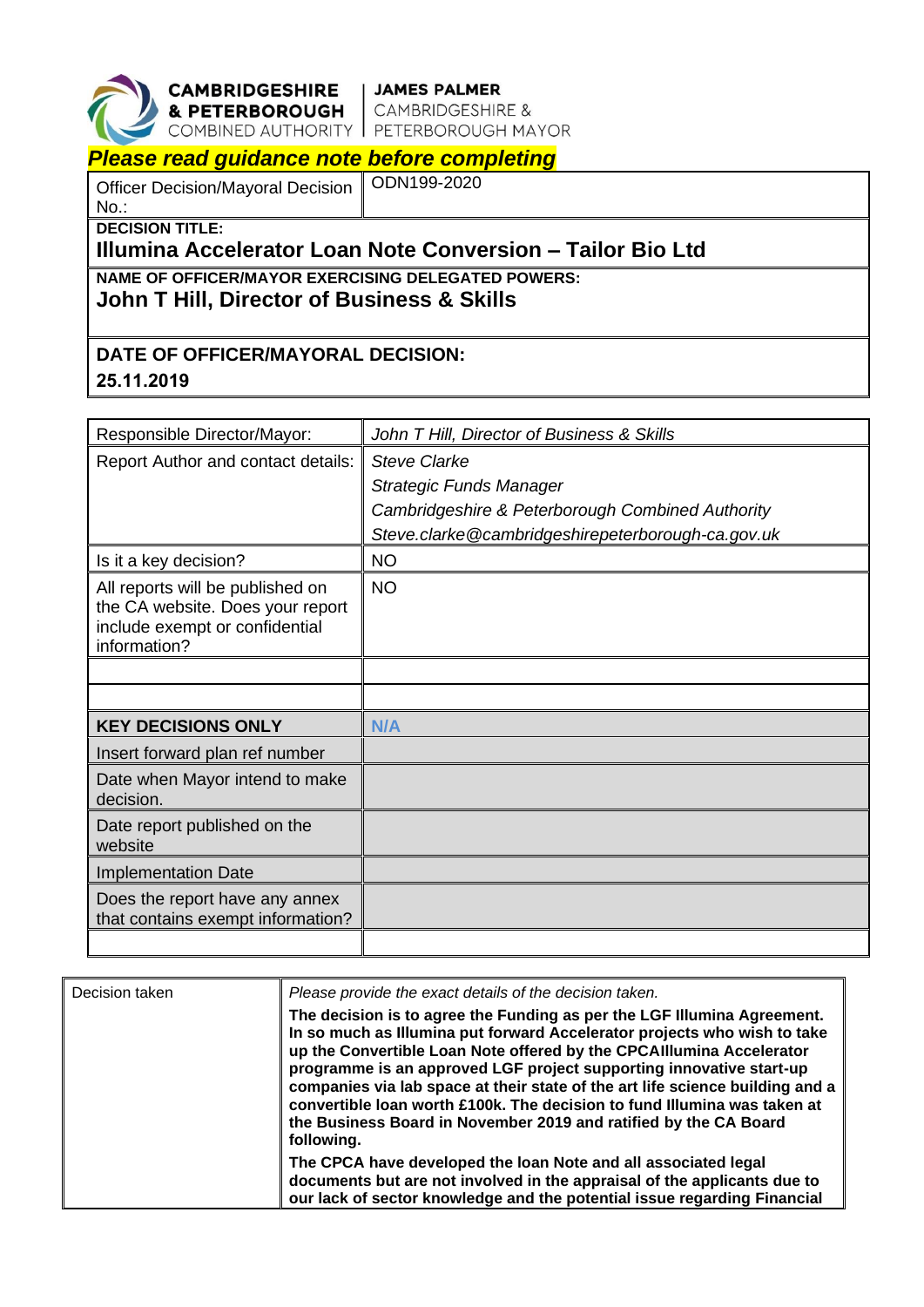

|                                    | Regs. Therefore, Illumina carry out all checks and support applicants in<br>making an application for the convertible loan note.                                                                                |  |
|------------------------------------|-----------------------------------------------------------------------------------------------------------------------------------------------------------------------------------------------------------------|--|
|                                    | There is a process of meeting the applicants prior to funding and a<br>checklist is being produced by Illumina for all Loan Note applicants.                                                                    |  |
| Authorisation (delete as           | This decision has been taken under:                                                                                                                                                                             |  |
| appropriate)                       | General authorisation (those decisions delegated to officers as per the<br>Constitution):                                                                                                                       |  |
|                                    | 1. Officer Scheme of Delegation & Proper Officers (Ch 13)                                                                                                                                                       |  |
|                                    | para 1.3 and Ch 13 para 3.3)                                                                                                                                                                                    |  |
|                                    | Specific delegation by Board (those decisions delegated to officers by the<br>Board)                                                                                                                            |  |
|                                    | 2. Not sure if this is the relevant one, it has been delegated to<br><b>Officers at the BB</b>                                                                                                                  |  |
|                                    |                                                                                                                                                                                                                 |  |
| Background Information             | The application of Tailor Bio to the Illumina Accelerator was accepted by<br>Illumina in June 2020, the following checks have been completed on the<br>company prior to them being accepted onto the programme: |  |
|                                    | Founders questionnaire - history, ownership in the firm, time<br>$\bullet$<br>commitment and references                                                                                                         |  |
|                                    | <b>Environment Health &amp; Safety questionnaire</b><br>$\bullet$                                                                                                                                               |  |
|                                    | Subscription agreement checked and signed<br>$\bullet$                                                                                                                                                          |  |
|                                    | Proforma Cap table checks<br>$\bullet$                                                                                                                                                                          |  |
|                                    | Background checks - financial, criminal, and educational for<br>٠<br>founders                                                                                                                                   |  |
|                                    | <b>Certificate of incorporation</b><br>$\bullet$                                                                                                                                                                |  |
|                                    | <b>Company by-laws</b><br>٠                                                                                                                                                                                     |  |
|                                    | Contracts with universities, MTA, customers if applicable                                                                                                                                                       |  |
|                                    | Term sheet if applicable<br>$\bullet$                                                                                                                                                                           |  |
|                                    | All fully executed financing documents including debt or equity if<br>applicable                                                                                                                                |  |
| Alternative options<br>considered. | List alternative options considered and rejected and the reasons for rejection.<br>Do not leave this section blank or put 'None'. There is always an alternative<br>even if it is to do nothing.                |  |
|                                    | appoint external financial and sector experts to advise regarding the<br>1.<br>investment                                                                                                                       |  |
|                                    | offer other funding opportunities to the applicants from external<br>2.<br>organisations                                                                                                                        |  |
| <b>Financial Implications</b>      | Please include the total costs and how the project will be funded. Please<br>include budget codes for your directorate                                                                                          |  |
|                                    | Tailor Bio have applied for a one off £100,000 convertible loan<br>note.                                                                                                                                        |  |
|                                    | The funding for this loan is from the Local Growth Fund capital<br>awarded by the Business Board and CPCA Board and so is<br>already budgeted for within the £3m approved for the Illumina<br>project in 20-21. |  |